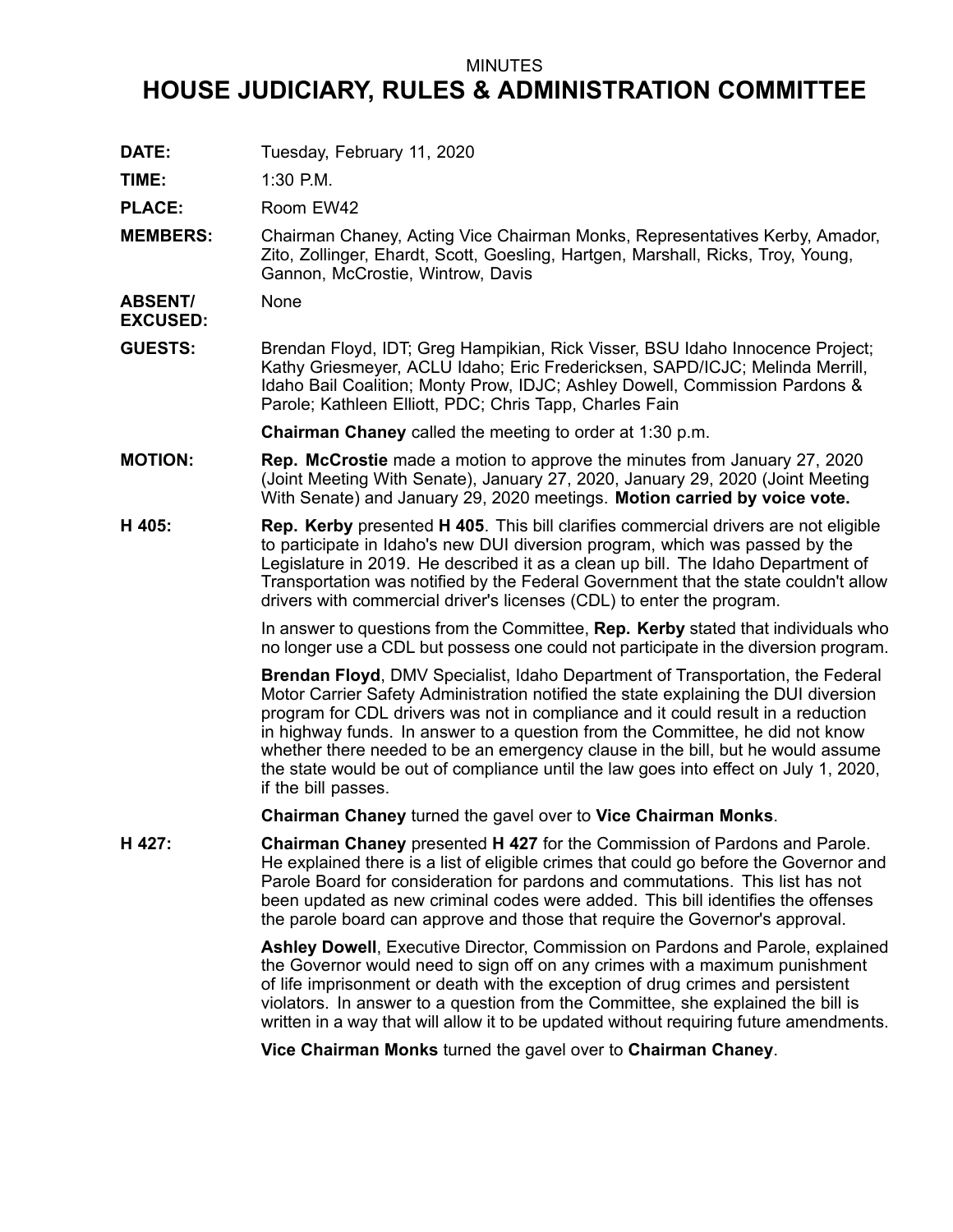**H 456: Rep. Troy** presented **H 456**. She explained pardons are not recognized on <sup>a</sup> person's permanent court record. Only 20-40 pardons are granted each year and commutations and remissions of fines and forfeitures are even more rare. She explained the process of where all the notices are filed. This bill will codify the process. Additionally, this bill requires the Commission of Pardons and Parole to file an original copy of the petitioner's documents with the state courts..

> **Ashley Dowell,** Executive Director, Commission on Pardons and Parole, spoke **in support** of **H 456**. She explained <sup>a</sup> person can be pardoned in Idaho and that information is filed on the Idaho State Police database, but it is not recognized nationally. This will allow <sup>a</sup> pardon to be on filed with the original court records and more easily found.

**H 384: Rep. Ricks** presented **H 384**, which provides compensation to individuals who have been wrongfully convicted. He stated he has faith in Idaho's judicial system, but when <sup>a</sup> person is exonerated, it is important for the state to take some responsibility. Idaho is one of 15 states without any restitution for those wrongfully convicted. He explained the financial compensation structure. Rep. Ricks explained that <sup>a</sup> person has two years to make <sup>a</sup> claim. The bill also provides for offsets to state compensation with any civil awards or settlements are awarded to exonerees. Currently, six people would qualify for the compensation.

> In answer to questions from the Committee, **Rep. Ricks** stated the Innocence Project provided guidance on the amount of compensation based on an average of what other states are paying. In the event <sup>a</sup> person dies while incarcerated, there is an opportunity for restitution to the family as <sup>a</sup> claim from the estate.

**Charles Fein**, and **Christopher Tapp** spoke **in support** of **H 384**. Both shared their stories of being wrongfully incarcerated for nearly 20 years each. They explained the difficulty in making the transition to life outside of prison and finding jobs. Even though they were exonerated, the felony murder charges remain on their records. They stated it is important to have resources to help the wrongfully convicted rebuild their lives.

**Greg Hampikian** and **Rick Visser** Idaho Innocence Project and **Kathy Griesmeyer**, Policy Director, ACLU Idaho spoke **in support** of **H 384**. It was explained that inmates released from prison have access to more support and services then those who are wrongfully convicted. They spoke of the extreme injustice suffered by these individuals for the time lost while incarcerated, and for the lifelong impacts once released. Growing progress toward the use of DNA and the challenges with having records expunged was also discussed.

In answer to questions from the Committee, **Mr. Hampikian** explained the work of the Innocence Project focuses on individuals serving sentences for major crimes of 10 or more years. The organization is funded by Federal and private grants and private donations. He explained <sup>a</sup> \$600,070 grant from the Department of Justice is available to states but Idaho doesn't participate because it requires the Attorney General to sign <sup>a</sup> testament that Idaho takes reasonable measures to collect and preserve biological forensic evidence in murder and forcible rape. He explained Idaho has <sup>a</sup> statute that requires preservation of forensic evidence for rape cases, but there currently is not <sup>a</sup> statute that requires it for murder.